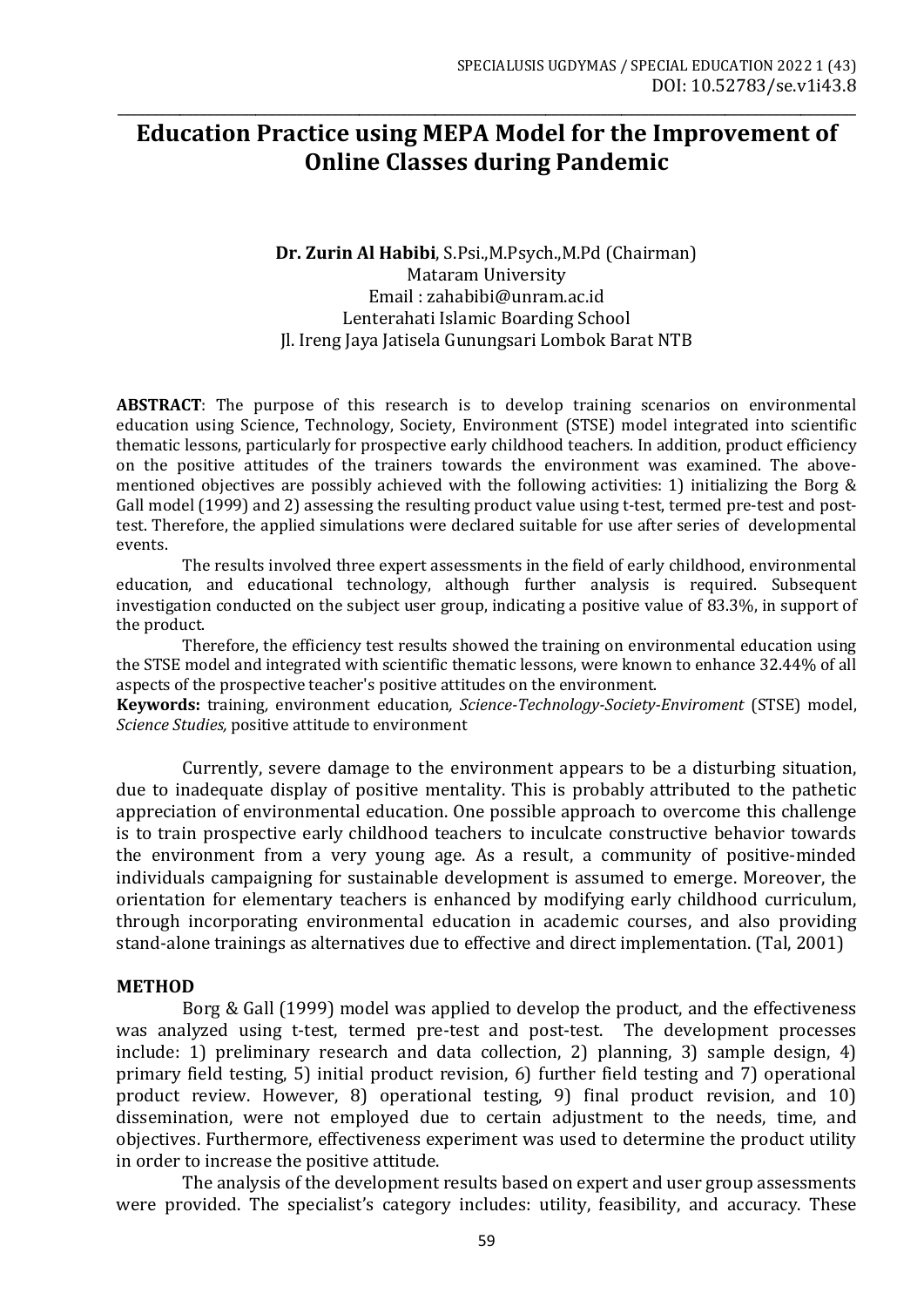\_\_\_\_\_\_\_\_\_\_\_\_\_\_\_\_\_\_\_\_\_\_\_\_\_\_\_\_\_\_\_\_\_\_\_\_\_\_\_\_\_\_\_\_\_\_\_\_\_\_\_\_\_\_\_\_\_\_\_\_\_\_\_\_\_\_\_\_\_\_\_\_\_\_\_\_\_\_\_\_\_\_\_\_\_\_\_\_\_\_\_\_\_\_\_\_\_\_\_\_\_\_\_\_\_\_\_ were performed in the fields of early childhood, environmental education, and educational technology, with the processing of qualitative and quantitative data. Subsequently, the user group was involved with undergraduate students of early childhood education major, through closed interviews and specifying written suggestions on: 1) product contents, 2) writing systematics, 3) layout, and 4) follow-up obtained from the processed data.

# **RESULT**

# A. Analysis of Expert Assessment

## 1. Quantitative Data

This data was obtained from expert assessment using questionnaires. Also, the analysis includes: utility, feasibility, and accuracy, as conducted by three professionals of early childhood, environmental education, and educational technology.

The results originated from the examination of utility, feasibility and accuracy on training scenarios on environmental education using STSE model integrated into scientific thematic lessons. However, further use and development are possible.

These provisions are therefore, employed to train prospective teachers (undergraduate students of early childhood education) to exhibit positive behaviors towards sustaining the environment using Natural Sciences (IPA) learning approach.

## 1. Qualitative Data

This data was obtained from input or opinions of experts after careful study of the training scenario draft.

a. Expert I (Early Childhood Education)

The specialist expressed certain dominant ideas and suggestions, including: 1) adequate use of training brochure for prospective teachers in developing learning tools by integrating environmental education into scientific thematic lessons and STSE model, 2) to facilitate simple comprehension, the book provided several illustration based on the presented material. 3) the integration method appeared practical and easy to follow, 4) lesson plans and concrete examples were included in order to enhance comprehension.

In terms of feasibility, early childhood education expert stated the training scenario on environmental education with STSE model, is already sufficient for application. This is captured in a comprehensive discussion between various materials in the publication. Furthermore, in terms of accuracy, the document was considered significant and appropriate for prospective teachers, although there is need to cater for elementary school. b. Expert II (Environmental Education)

The expert was handed the training scenario draft and within of 2 weeks to study, was able to provide significant contributions as follows: 1) there was no clarity of concept in order to ascertain the level of accepted for low or high class, 2) models and materials are based on studies or learning experiences of elementary school, and 3) theme or topics of environmental education are expected to be more specific.

Based on the suggestions and main concepts, efforts at improving the draft are in accordance with provisions from the professionals.

c. Expert III (Educational Technology Expert)

The consultant was provided with corrective input on the draft guidebook and training materials, with specified appreciation.

Also, certain opinions are deemed urgent based on expert's submission, including: 1). In the manual, the specific objectives to achieve through the training are clearly outlined, 2) pictures are required to facilitate action in each stage, 3) from a technical perspective, the cover design, both in the guidebook and the material, is expected to contain 3 - 4 images, and presented in enlarged format depending on the page, 4) book titles at home appear as a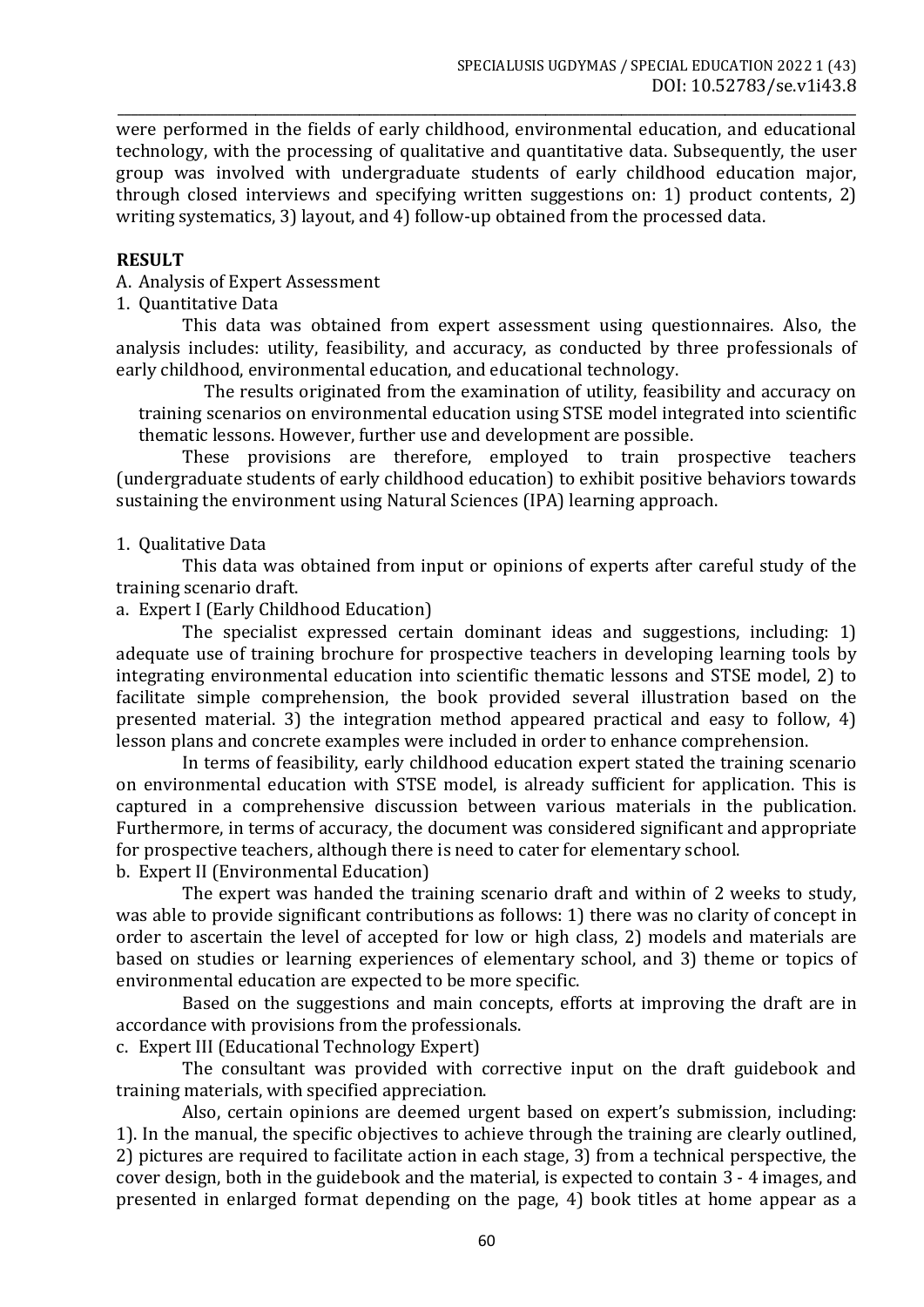\_\_\_\_\_\_\_\_\_\_\_\_\_\_\_\_\_\_\_\_\_\_\_\_\_\_\_\_\_\_\_\_\_\_\_\_\_\_\_\_\_\_\_\_\_\_\_\_\_\_\_\_\_\_\_\_\_\_\_\_\_\_\_\_\_\_\_\_\_\_\_\_\_\_\_\_\_\_\_\_\_\_\_\_\_\_\_\_\_\_\_\_\_\_\_\_\_\_\_\_\_\_\_\_\_\_\_ guidebook and material put together, and not barely as attachment, 5) the need to pay careful attention to consistency in terms of using upper and lower case letters, particularly in the book , and 6) layouts are considered, therefore lesser pictures are extended, especially for the cover.

Apart from the above suggestions, experts appreciate the benefits of the book, including: 1) the value for prospective teachers as a breakthrough in training systems using STSE approach, 2) appropriate for use due to simpler language and easily comprehended contents, and 3) sufficiency in terms of presentation.

- B. User Group Test Analysis
- 1. Quantitative Data

The analysis result conducted by the user group subjects was specified at 83.3%, and was declared suitable to the product. In addition, the assessments were described as follows:

| <b>Description</b>       | <b>Sb</b>    | <b>Sb</b>   | <b>Sb</b> | <b>Sb</b> | <b>Sb</b> | <b>Sb</b> |
|--------------------------|--------------|-------------|-----------|-----------|-----------|-----------|
|                          |              | $\mathbf 2$ | 3         | 4         | 5         | 6         |
| The<br>number of<br>ves  |              | 4           | 5         |           | 5         |           |
| answers                  |              |             |           |           |           |           |
| The number of no answers |              |             |           |           |           |           |
| The total yes answer     | $30 = 83.3%$ |             |           |           |           |           |
| The total no answer      | $6 = 16.7%$  |             |           |           |           |           |
| <b>Total Answers</b>     | 36           |             |           |           |           |           |

Table 4.19 : Tabulation of the field test interviews results

Description: Sb = subject

Based on the above table, the subjects generally offered **yes** answers up to 30 or 83.3%. This denotes several respondents agreed, understood and stated the product as useful. Meanwhile, the **no** outcomes were barely 6 or 16.7% of the total 36 responses.

Specifically, the results are described as follows:

- a. Is this product easy to understand? A total of 6 respondents answered **yes**.
- b. Is this product useful to prospective teachers? Out of 6 respondents, only 1 provided a **no**. This shows the other 5 stated the draft was considered quite significant.
- c. Is this training product important to apply in order to increase the prospective teacher's knowledge on environmental education? This question was responded with 6 **yes**  answers, indicating absolute agreement.
- d. Can environmental education be integrated into scientific thematic lessons in elementary schools? This question was responded with 6 **yes**, therefore the total number were in support.
- e. Do you understand the STSE concept? The respondents did not actually comprehend the concept, as observed from the reactions. However, out of 6 submissions, only one selected **yes** (understand), while the remaining 5 said **no**.
- f. Do teachers need to acquire special education, in order to train students on integrated science lesson model of environmental education with STSE model? Overall, the respondents specified **yes**.
- C. The Results of Product Effectiveness Test

The effectiveness test result is believed to be the success of training on environmental education, using the STSE model integrated into scientific thematic lessons, as observed in the increase of average score from 2.80 to 3.71, or by 32.44%. This implies the training on environmental education using STSE model, and integrated with scientific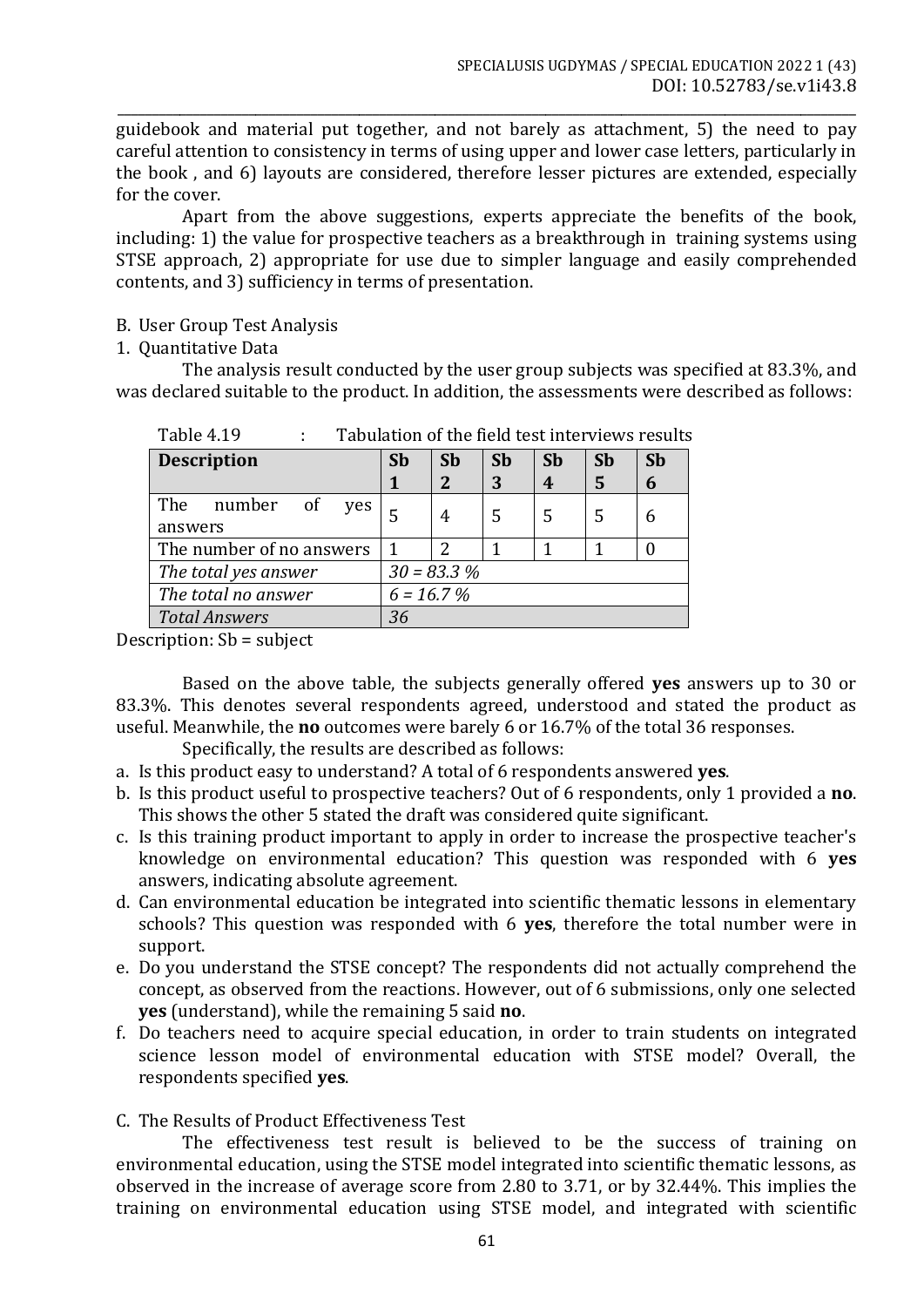\_\_\_\_\_\_\_\_\_\_\_\_\_\_\_\_\_\_\_\_\_\_\_\_\_\_\_\_\_\_\_\_\_\_\_\_\_\_\_\_\_\_\_\_\_\_\_\_\_\_\_\_\_\_\_\_\_\_\_\_\_\_\_\_\_\_\_\_\_\_\_\_\_\_\_\_\_\_\_\_\_\_\_\_\_\_\_\_\_\_\_\_\_\_\_\_\_\_\_\_\_\_\_\_\_\_\_ thematic lessons, is significant in enhancing positive attitudes of prospective early Childhood teachers towards the environment. Specifically, the results are described as follows (according to the instrument developed by Harlen (1993), termed: 1) the training tends to advance by 21.95% in terms of concern for prospective teachers towards the environment, 2) an increase by 36.40% based on appreciation 3) the inclination by 34.94% in terms of prospective teacher's responsibility towards the environment, and 4) the training enhanced 37.69% of the prospective teacher's attitudes to protect the environment, 5) the capacity to expand 32.44% of all positive attitudes aspects on prospective early childhood teachers.

# **CONCLUSION**

Based on results and discussions, the constraints in implementation were identified as follow-up or continuity. The development model appeared absolutely effective in enhancing prospective teacher's attitudes towards the environment. Eventually, the participants are sufficiently equipped to provide appropriate environmental learning and advocacy on sustainable and eco-friendly awareness. As the trainings are not delivered continuously through lectures, integrating with scientific thematic lessons (science), was therefore aimed at easily transforming these knowledge using the STSE approach. However, only the participants are expected to feel the impact.

This weakness occurs due to the difference in concept between training and education, as training is barely conducted incidentally and outside the lecture system, with unpredictable continuity. Furthermore, the application of training concept on the objectives of this study in terms to lecture systems, is possible by including environmental education materials for Bachelor of Early Childhood Education. Therefore, more effective and sustainability are guaranteed as the implementation is performed continuously and in a structured manner.

Based on the results of the above conclusions, necessary recommendations were provided, including: 1) the need to expand the implementation of model to match with the activities of elementary school teachers. This is possibly conducted using *LPMP* (Educational Quality Assurance Agency) or the Local Education Office in collaboration with Higher Education, 2) The model developed through this training was unable to guarantee continuity/follow-up as a result of existing outside confines of the lecture system. Therefore, there is need to develop the environmental education concept in Bachelor of Early Childhood Education by adopting an environmental education training model using STSE approach, and integrating scientific thematic lessons into the curriculum, and 3) the development is only limited to testing changes in attitudes towards prospective teachers or training participants. Therefore, further extension is recommended on the ability of training system both in service or through outside lectures to measure changes in attitudes towards the environment in students after teachers are adequately trained.

#### **REFERENCES**

- 1. Ben-Zvi, O. & Orion, N., Development of system thinking skills in the context of earth system education, Journal of Research Science Teaching, 42(5), 518-560, 2005.
- 2. Borg, W. D. & Gall, MD. 1999. *Educational Research: An Introduction*. New York : Longman
- 3. Goleman, D. 2009. Ecological Intelligence-How Knowing the Hidden Impacts of What We Buy can Change Everything, Broadway Books, The Crown Publishing Groups
- 4. Keraf, A.S. 2002. Etika Lingkungan. Jakarta : Penerbit Buku Kompas.
- 5. Kamen, M. Editorial: Do we need more science education research?, Electronic Journal of Science Education, 15, 2, 2011
- 6. Kirkpatrick, D.J. 1994. Evaluating Training Program: The Four Level. San Francisco: Berret Koehler Publishing, Inc.